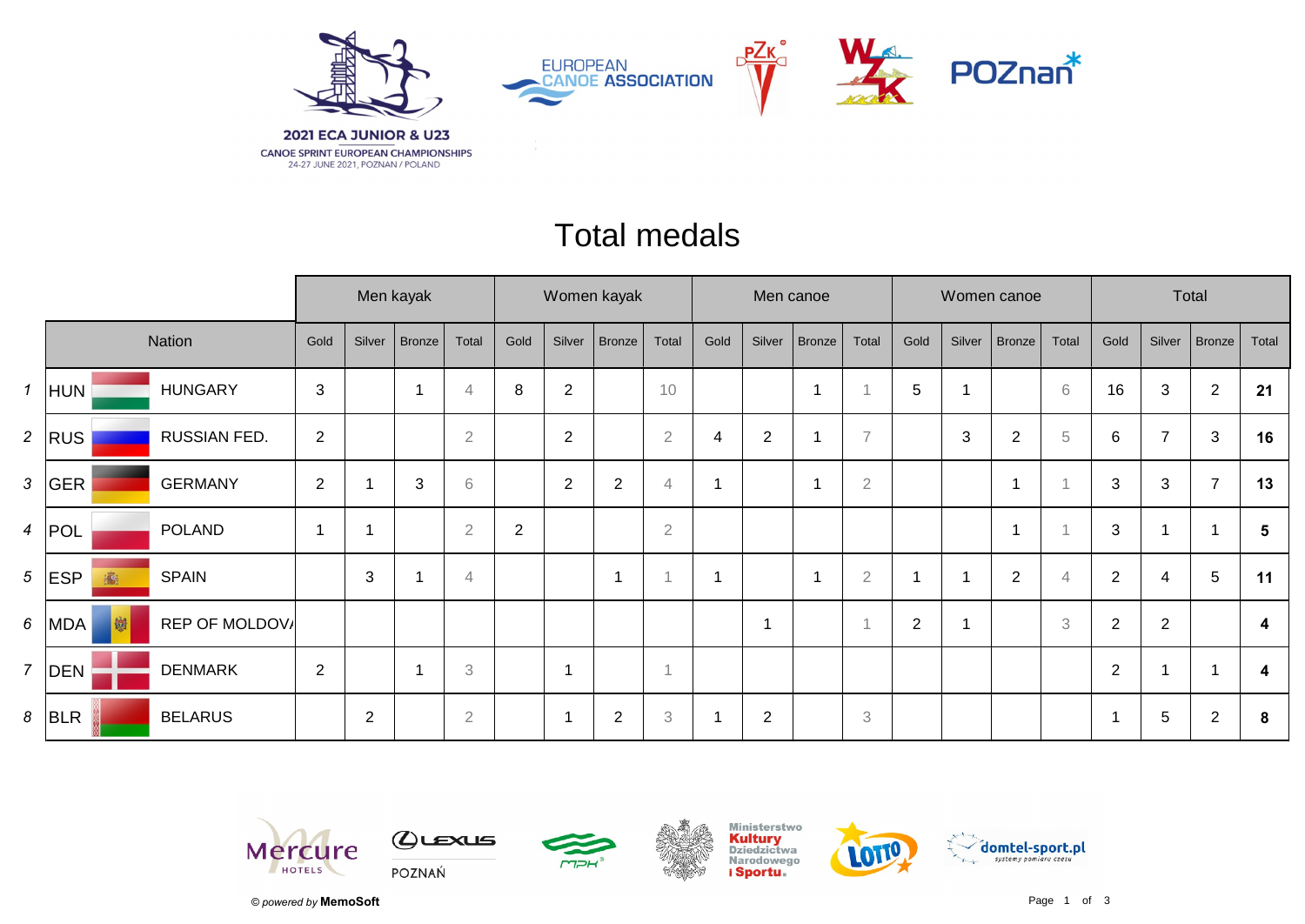

## Total medals

|        |                                                         |            | Men kayak |                |        |                | Women kayak |        |                |       | Men canoe               |                          |               |              |      |        | Women canoe |                | Total |                |                  |                |  |
|--------|---------------------------------------------------------|------------|-----------|----------------|--------|----------------|-------------|--------|----------------|-------|-------------------------|--------------------------|---------------|--------------|------|--------|-------------|----------------|-------|----------------|------------------|----------------|--|
| Nation |                                                         |            | Gold      | Silver         | Bronze | Total          | Gold        | Silver | Bronze         | Total | Gold                    | Silver                   | <b>Bronze</b> | Total        | Gold | Silver | Bronze      | Total          | Gold  | Silver         | Bronze           | Total          |  |
|        | ۰<br>9  GEO<br><b>GEORGIA</b><br>$\overline{+}$<br>$+1$ |            |           |                |        |                |             |        |                |       | $\overline{\mathbf{1}}$ |                          |               | $\sqrt{2}$   |      |        |             |                |       | 1              |                  | 3              |  |
|        | 10 $ CZE $                                              | CZECH REP. |           | 1              |        | $\overline{2}$ |             |        | -1             |       |                         | $\overline{2}$           |               | $\mathbf{2}$ |      |        |             |                |       | 3              | $\overline{2}$   | 5              |  |
|        | 11 $ SVK $<br>电<br><b>SLOVAKIA</b>                      |            |           |                |        |                |             | 2      | $\overline{c}$ | 4     |                         |                          |               |              |      |        |             |                |       | $\overline{2}$ | $\boldsymbol{2}$ | 4              |  |
|        | 12 UKR<br><b>UKRAINE</b>                                |            |           | $\overline{1}$ |        | $\overline{2}$ |             |        | 1              |       |                         |                          |               | 1            |      |        | 1           |                |       | 1              | 4                | 5              |  |
|        | $\frac{1}{2}$<br>13 CRO<br><b>CROATIA</b>               |            |           |                |        |                |             |        |                |       |                         |                          |               |              |      |        | 4           | $\overline{2}$ |       | 1              |                  | $\overline{2}$ |  |
|        | $14$ ROU<br><b>ROMANIA</b>                              |            |           |                |        |                |             |        |                |       |                         | $\overline{\phantom{a}}$ |               | $\sqrt{2}$   |      |        |             |                |       | 1              |                  | $\overline{2}$ |  |
|        | $\bigcirc$<br>15 $ $ POR $ $                            | PORTUGAL   |           | -1             |        | $\overline{1}$ |             |        |                |       |                         |                          |               |              |      |        |             |                |       | $\mathbf 1$    |                  | 1              |  |
|        | 16 $ BUL $<br><b>BULGARIA</b>                           |            |           |                | 2      | $\mathbf 2$    |             |        |                |       |                         |                          |               |              |      |        |             |                |       |                | $\overline{2}$   | $\mathbf{2}$   |  |